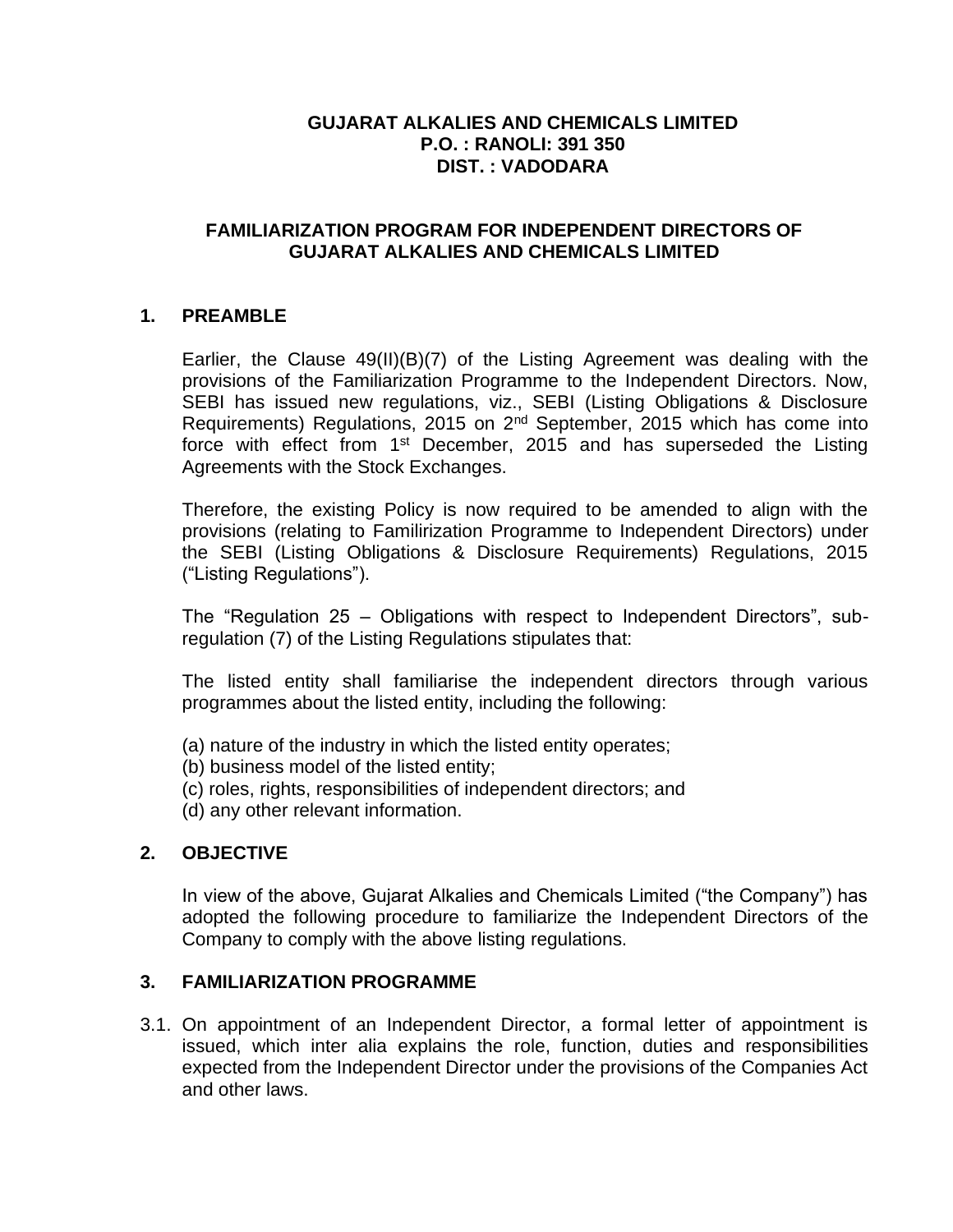- 3.2 The Company also issues Introduction Kit to the Independent Director on his appointment, which covers the following:
	- List of existing Board of Directors of the Company;
	- Details of past and present Chairman / Chairperson;
	- Details of past and present Managing Director;
	- Code of Conduct for the Directors and Vigil Mechanism-cum-Whistle Blower Policy approved by the Board of Directors of the Company;
	- Statement of Unaudited / Audited Financial Results of the latest period / quarter available on the date of appointment of the Independent Directors;
	- Shareholding Pattern of the Company of the latest period / quarter available on the date of appointment of the Independent Directors;
	- Annual Reports of the Company for the last 3 years immediately preceding the date of appointment of the Independent Directors;
	- Memorandum and Articles of Association of the Company;
	- Company's Product Profile / Brochure.
- 3.3 The Independent Director is also explained in detail the compliances required from him under the Companies Act, the Listing Agreement / Regulations and other relevant regulations. Also, separate presentations are made in the respective Board / other Board Committees' Meetings to familiarize the Directors in respect of amendment in the Act / Laws or introduction of new rules, regulations concerning the Company and its Directors.
- 3.4 With a view to familiarize the Independent Directors with the Company's operations, a separate meeting is convened wherein the Director is given detailed presentation covering the organisational set up, details of its promoters, shareholding pattern, accreditations / recognitions received by the Company, the nature of industry in which it operates, business model of the Company, details about its plants operations like installed capacity v/s production achieved, installed capacity of major competitors, financial highlights of Company's performance, market share of major products, export share of major products, strategic advantages and concerns etc.

This will help the directors to keep themselves well informed about the Company and external environment in which the Company operates, which will bring objectivity to for taking informed and balanced decisions in the interest of the Company.

3.5 The Company shall from time to time, through its Senior Managerial Personnel including Executive Director / Functional Heads, make presentations to the Directors in the Board Meeting or other Board Committees, to familiarize them with the budgets / plan of the Company, its strategy to implement the same, performance against the budget / plan, risk management system and reports, compliances management system and report and other areas concerning the operations and functions of the Company.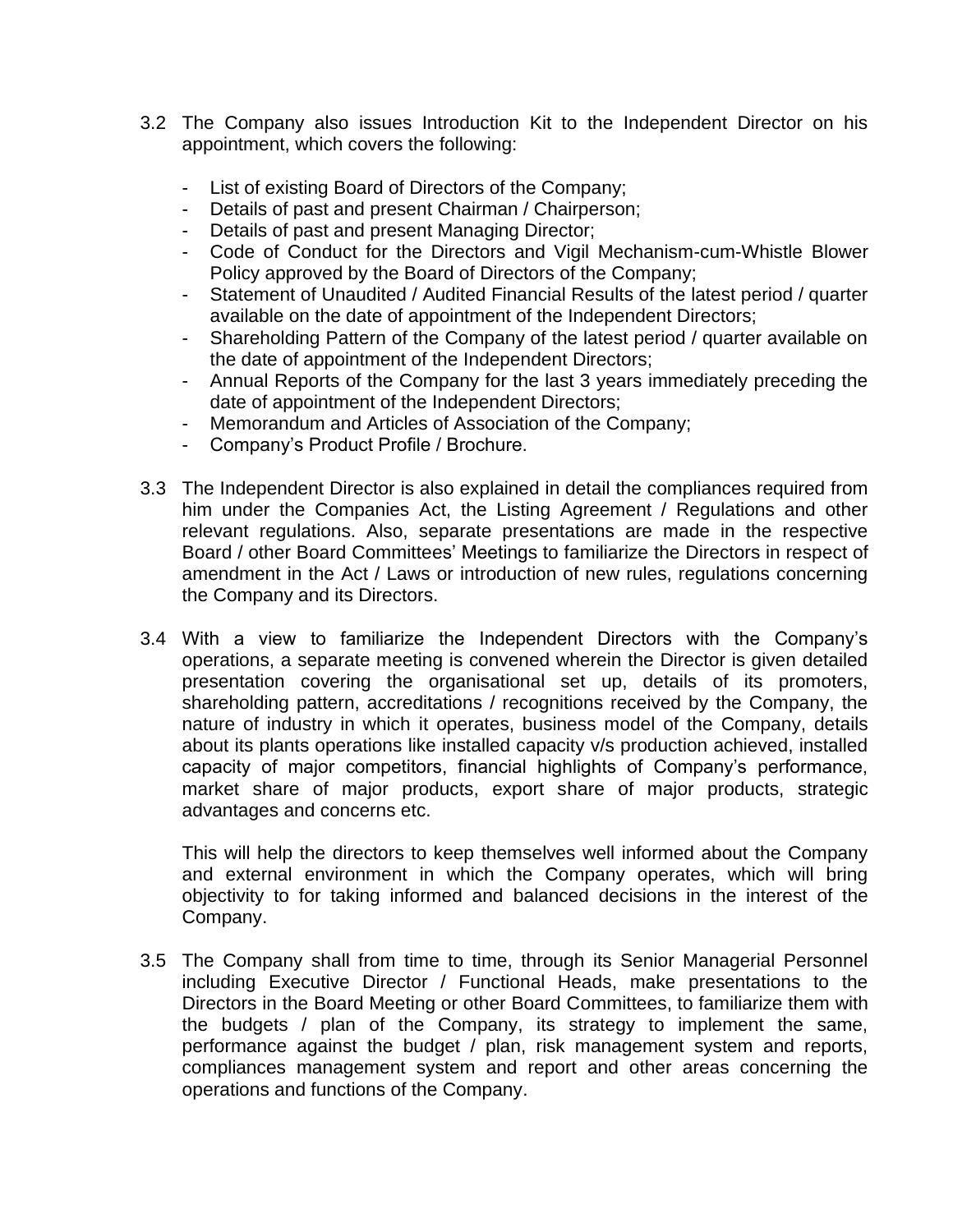3.6 The Company may circulate news, updates about the Company's affairs and may provide specific regulatory updates from time to time to the Directors.

# **4. DISCLOSURE**

- 4.1 Regulation 46(2)(i) of the Listing Regulations states that listed Company shall disseminate following information with respect to Familiarization Programme imparted to Independent Directors on its website:
	- (i) number of programmes attended by independent directors (during the year and on a cumulative basis till date),
	- (ii) number of hours spent by independent directors in such programmes (during the year and on cumulative basis till date), and
	- (iii) other relevant details.

A web link where the details of Familiarization Programme imparted to Independent Directors are disclosed on the website shall be provided in the Corporate Governance Section of the Annual Report of the Company.

## **5. REVIEW OF THE PROGRAM**

5.1 The Board will review this Programme and make revisions as may be required. Further, any subsequent amendment / modification in the Act, Listing Regulations and / or other laws in this regard shall automatically apply to this Programme. The same shall be added / amended / modified from time to time by the Board with due procedure.

\*\*\*\*\*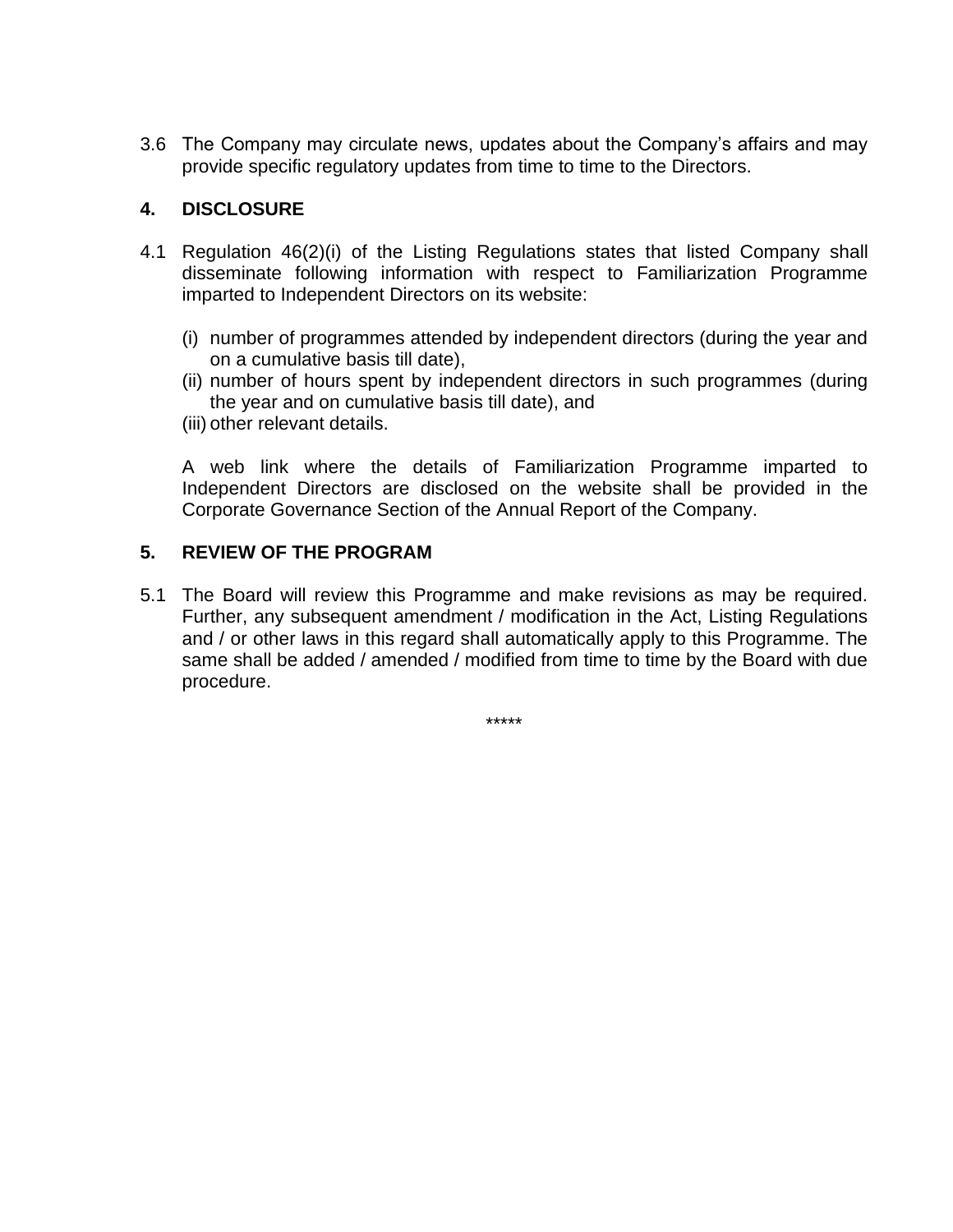#### **GUJARAT ALKALIES AND CHEMICALS LIMITED PO. : RANOLI: 391 350 DIST. : VADODARA**

**Details of Familiarization Programme imparted to Independent Directors pursuant to Regulations 46(2)(i) of Securities Exchange Board of India (Listing Obligations and Disclosure Requirement) Regulations, 2015**

| <b>Financial</b><br>Year | Date of<br><b>Familiarization</b><br>Programme | <b>Name of Directors</b><br>attended the<br>Programme     | <b>Category of</b><br><b>Directors</b>                     | <b>No. of Hours</b><br>spent by the<br>Directors in<br>the<br>Programme |
|--------------------------|------------------------------------------------|-----------------------------------------------------------|------------------------------------------------------------|-------------------------------------------------------------------------|
| 2014-15                  | 12.12.2014                                     | Shri J N Godbole<br>Dr. Sukh Dev<br>Ms. Pallavi S. Shroff | Non-<br>Executive<br>Independent<br><b>Directors</b>       | 1.5 Hours                                                               |
| 2014-15                  | 31.12.2014                                     | Dr. Rajiv I.Modi                                          | Executive<br>Non-<br>Independent<br><b>Director</b>        | 2.00 Hours                                                              |
| 2015-16                  | 18.11.2015                                     | Shri Arvind Agarwal,<br><b>IAS</b>                        | Non-Executive &<br>Non-Independent<br><b>Director</b>      | 2.00 Hours                                                              |
| 2015-16                  | 03.02.2016                                     | Shri<br>Rajiv<br>Lochan<br>Jain                           | Non- Executive<br>Independent<br><b>Director</b>           | 2.15 Hours                                                              |
| 2015-16                  | 20.02.2016                                     | Shri P K Gera, IAS<br><b>Managing Director</b>            | Executive<br>and<br>Non Independent<br><b>Director</b>     | 2.00 Hours                                                              |
| 2018-19                  | 20.08.2018 &<br>21.08.2018                     | Smt. Vasuben<br>Trivedi                                   | Non-Executive<br>and Independent<br><b>Woman Director</b>  | 3.00 Hours                                                              |
| 2019-20                  | 10.09.2019                                     | Shri S B Dangayach                                        | Non-<br>Executive<br>Independent<br><b>Director</b>        | 2.00 Hours                                                              |
| 2019-20                  | 05.12.2019                                     | Shri Rohitbhai J<br>Patel                                 | Executive<br>Non-<br>Independent<br><b>Director</b>        | 3.00 Hours                                                              |
| 2019-20                  | 23.11.2019                                     | Shri Pankaj Joshi,<br><b>IAS</b>                          | Non-Independent<br><b>Director</b>                         | 2.00 Hours                                                              |
| 2020-21                  | 03.12.2020                                     | Shri Milind<br>Torawane, IAS<br><b>Managing Director</b>  | Executive<br>and<br>Non-<br>Independent<br><b>Director</b> | 3.00 Hours                                                              |